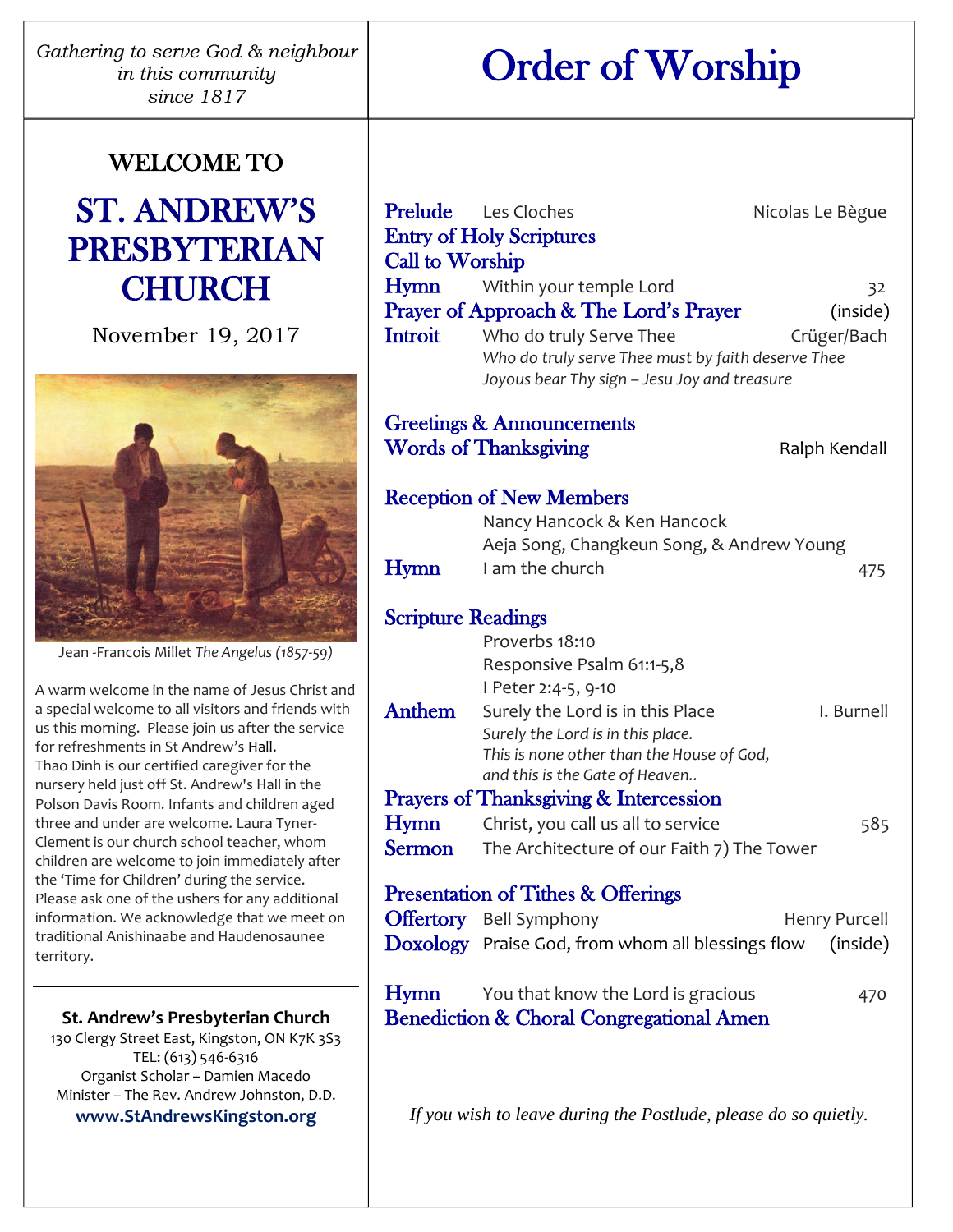## *The Lord's Prayer*

Our Father who art in heaven, hallowed be thy name. Thy kingdom come, thy will be done, on earth, as it is in heaven. Give us this day our daily bread, and forgive us our debts, as we forgive our debtors. And lead us not into temptation, but deliver us from evil. For thine is the kingdom, the power, and the glory, forever. Amen.

## *Ushers*

This morning – Doreen Henshaw, Philippe Gabrini, Michael & Helene Pizzutto November 26 – Sam Houston, William Anthony, David & Karen Fabian

## *Flowers*

The flowers this morning are so affectionately placed in loving memory for deceased members of the McQueen and Falk families, from Fern McQueen.

## *Scripture Reading*

*Proverbs 18:10* The name of the Lord is a strong tower; the righteous run into it and are safe.

*Responsive Psalm 61:1-5,8* Hear my cry, O God; listen to my prayer. **From the end of the earth I call to you, when my heart is faint. Lead me to the rock that is higher than I; for you are my refuge, a strong tower against the enemy.** Let me abide in your tent forever, find refuge under the shelter of your wings. For you, O God, have heard my vows; you have given me the heritage of those who fear your name.

> **So I will always sing praises in your name, as I pay my vows day after day.**

#### *I Peter 2:4-5, 9-10*

Come to him, a living stone, though rejected by mortals yet chosen and precious in God's sight, and like living stones, let yourselves be built into a

spiritual house, to be a holy priesthood, to offer spiritual sacrifices acceptable to God through Jesus Christ.

But you are a chosen race, a royal priesthood, a holy nation, God's own people, in order that you may proclaim the mighty acts of him who called you out of darkness into his marvellous light.

> Once you were not a people, but now you are God's people; once you had not received mercy, but now you have received mercy.

## *Doxology*

Praise God, from whom all blessings flow; Praise God, all creatures here below; Praise God above, ye heavenly host; Praise Father, Son, and Holy Ghost. Amen.

## *Notes from the Director of Music*

I love church steeples. They provide a certain dignity to the outside of the church building. I love approaching a town, particularly in Quebec, where the first thing you can see is the church tower. A great pity then when so many cities allow high buildings, which could be called "temples of commerce", to dwarf and hide these once prominent structures. The towers usually include a bell or, as in the case of St. Andrew's, a set of bells which can be rung to signal the start of worship or for important occasions. The **Prelude** by Nicolas Le Bègue (1630- 1702), is a good example of the composer's gift of using pictorial music effects which was facilitated by the French organs of the time. Henry Purcell (1658- 1695) attempted the same thing in England around the same time. His *Bell Symphony* was used to introduce his famous anthem *Rejoice in the Lord* but is heard as a separate piece for the **Offertory**.

The **Introit** is one of Bach's favourite chorales. He used it in several Cantatas and Motettes in no less than six different versions. The original Chorale was by Johann Crüger (1598-1662) who composed both the tune and the harmony. The original text in German, *Jesu Meine Freude*, was by Johann Franck. The choir sings first the original in English translation, and then Bach's version with a translation by Charles Sanford Terry.

The **Anthem** by I. Burnell uses a text from Genesis 28 where Jacob, using a stone for a pillow, has a dream about a ladder up to heaven. The stone he later uses as a pillar as part of a temple for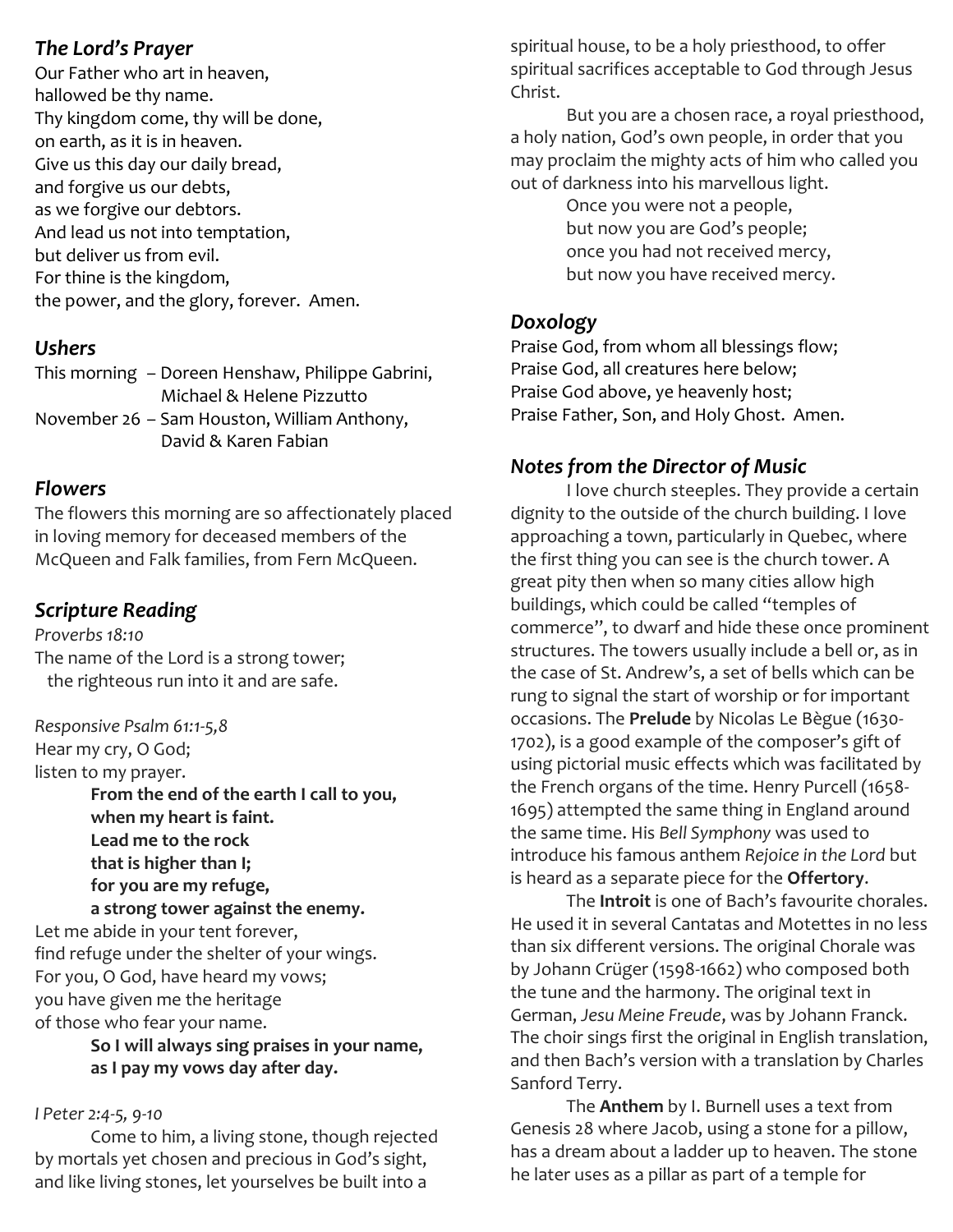worship. We can be reminded that as the choir sings these words of Jacob, the Lord is with us in St. Andrew's.

## *Poem of Reflection*

*Blackened Church Steeple - Tasin Sheffer (May 2016)* Blackened church steeple against the sun-setting skies, Highs of holiness flashes hues as the sun lies. Dies multicolored contrast the bell tower rise. Eyes look upon the hope with prayer-given sighs.

## *Today*

#### **Reception of New Members**

With joy this morning we welcome new members. After the Benediction, the congregation is invited to come forward and extend the right hand of fellowship to them, then enjoy a monthly lunch together in St. Andrew's Hall. There is always lots of food for everyone, so please stay if you can!

## **Cards of Intention**

As a congregation, we have embarked on a 200th Anniversary Capital Fund Appeal with a goal of at least \$150,000 that, when matched with Trust Funds, will allow for continued work upon the renovation of our sanctuary. Cards of Intention have been distributed, covering the period November 2017-April 2018, and are requested next Sunday November 26. Additional blank cards can be found by the box in which sealed envelopes can be left, at the back of the sanctuary. All responses are kept confidential and are fully revisable. Please consider this appeal prayerfully.

#### **Prayer**

If you would feel supported by a time of personal prayer after the service, for yourself or others, please join a member of the prayer team by the 'prayer pillar' at the front of the sanctuary. An occasional list of prayer requests will be compiled and shared, so we might all join in this ministry. Please speak to Barb Zabel or Dorothy Messenger.

## *This Week*

#### **Autumn Tuesday Evenings**

This Tuesday, November 21<sup>st</sup>, 7 - 8:30 p.m. A DVD study tracing the travels and teachings of the Apostle Paul, prompting us to explore the foundational moments and insights of our faith. Led by the Minister. No prior knowledge of the Bible needed. All welcome.

## *Advance Notice*

## **Pop Up Anniversary Display**

Next Sunday, November 26, another event of our 200th celebrations … bring some moments of your life in the Church (any congregation!) - a photo taken, a baptismal gown worn, a Sunday School lesson sheet studied, a pin donned, a certificate received, an Order of Service of meaning - and write your name and a description of the occasion on a small card for display in St. Andrew's Hall after the service.

**St. Andrew's Day Social** Thursday November 30, doors open 6:30 p.m. Home baked oatcakes, shortbread or scones (please sign up if you are able to bring some!); a display of highland dancing by members of the Rob Roy troop; a return appearance by Harry Lauder; a choral contribution by the St. Andrew's choir. A fun evening for all. No tickets, no cost. But please add a 'check' if you are planning to come, so we can make sure there is space for everyone.

## *Also…*

#### **Kingston Interfaith Celebration and Potluck**

Join in an evening of food and friendship, with spiritual contributions by different Kingston faith communities (Baha'i, Buddhist, Christian, Hindu, Indigenous, Jewish, Muslim, Sikh, Unitarian). Thursday November 23, 6 p.m.(doors open 5:30 p.m.) Memorial Hall, City Hall. Reserve your seat at www.kingstonfaith.eventbrite.com or by email bridget.doherty@providence.ca, or call Jolene at 613-583-2569 See the poster in St. Andrew's Hall.

## **Carols in the Shed**

Saturday, December 2<sup>nd</sup> at 7pm, join us at Sandy Hill Presbyterian Church for Christmas Carols! Truly feel the tradition as we follow the singalong in the historic horse sheds. Hot chocolate to follow.

## **Press Release for Kingston Choral Society**

Hear clarinet soloist, Chris Alfano, play Tartini's "Concertino for clarinet and string orchestra" with the Kingston Community Strings on Friday, November 24<sup>th</sup> at 7:30 pm at Christ Church Cataraqui Parish Centre (990 Sydenham Road, Kingston).